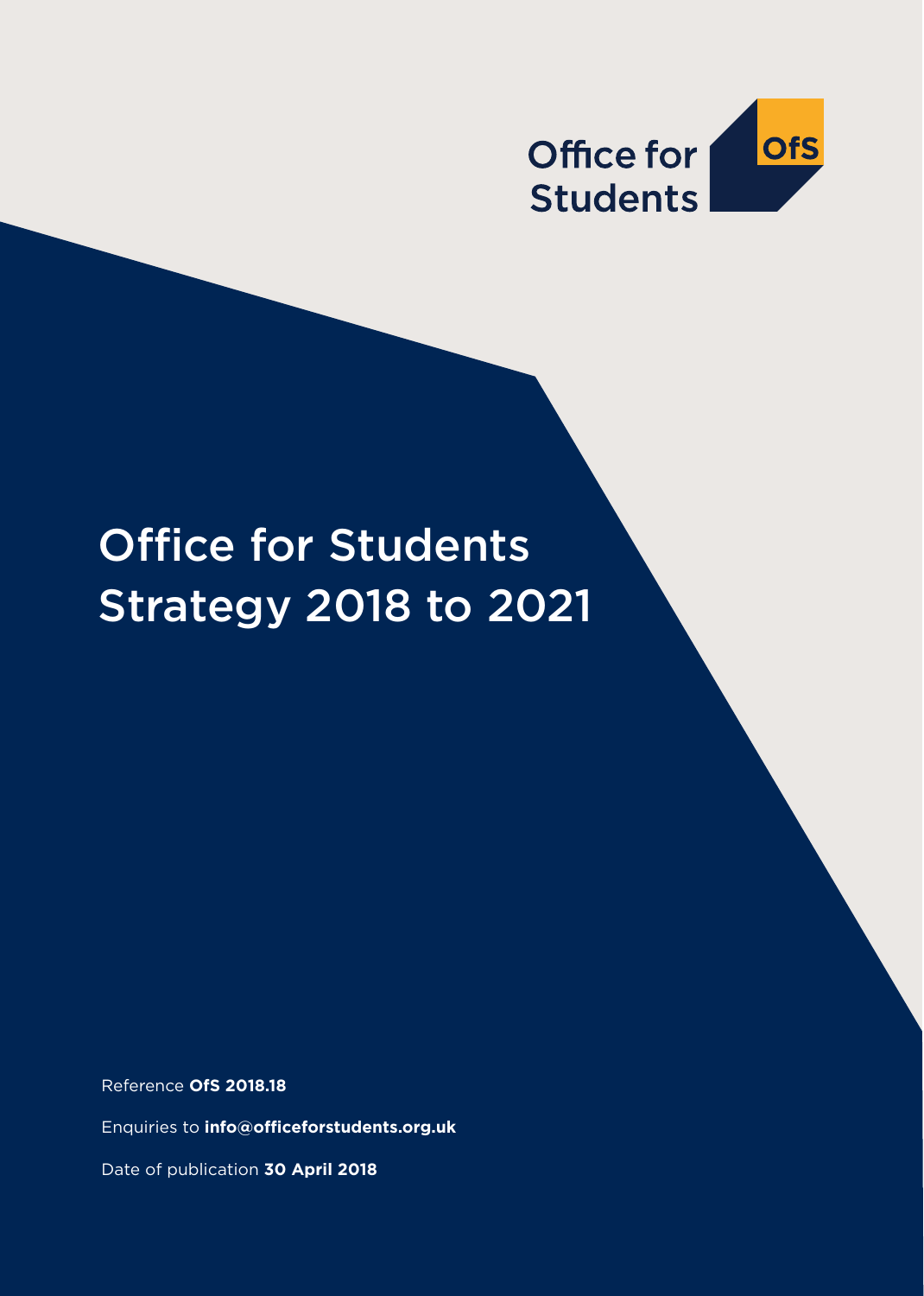# Who we are

We are the independent regulator of higher education in England.

We aim to ensure that every student, whatever their background, has a fulfilling experience of higher education that enriches their lives and careers.

Our work covers all students whether undergraduate or postgraduate, national or international, young or mature, full-time or part-time, studying on a campus or by distance learning.



#### **Objective 4**

All students, from all backgrounds, receive value for money.

It is by focusing on these four primary student objectives that we will also secure essential benefits to employers, the economy and society.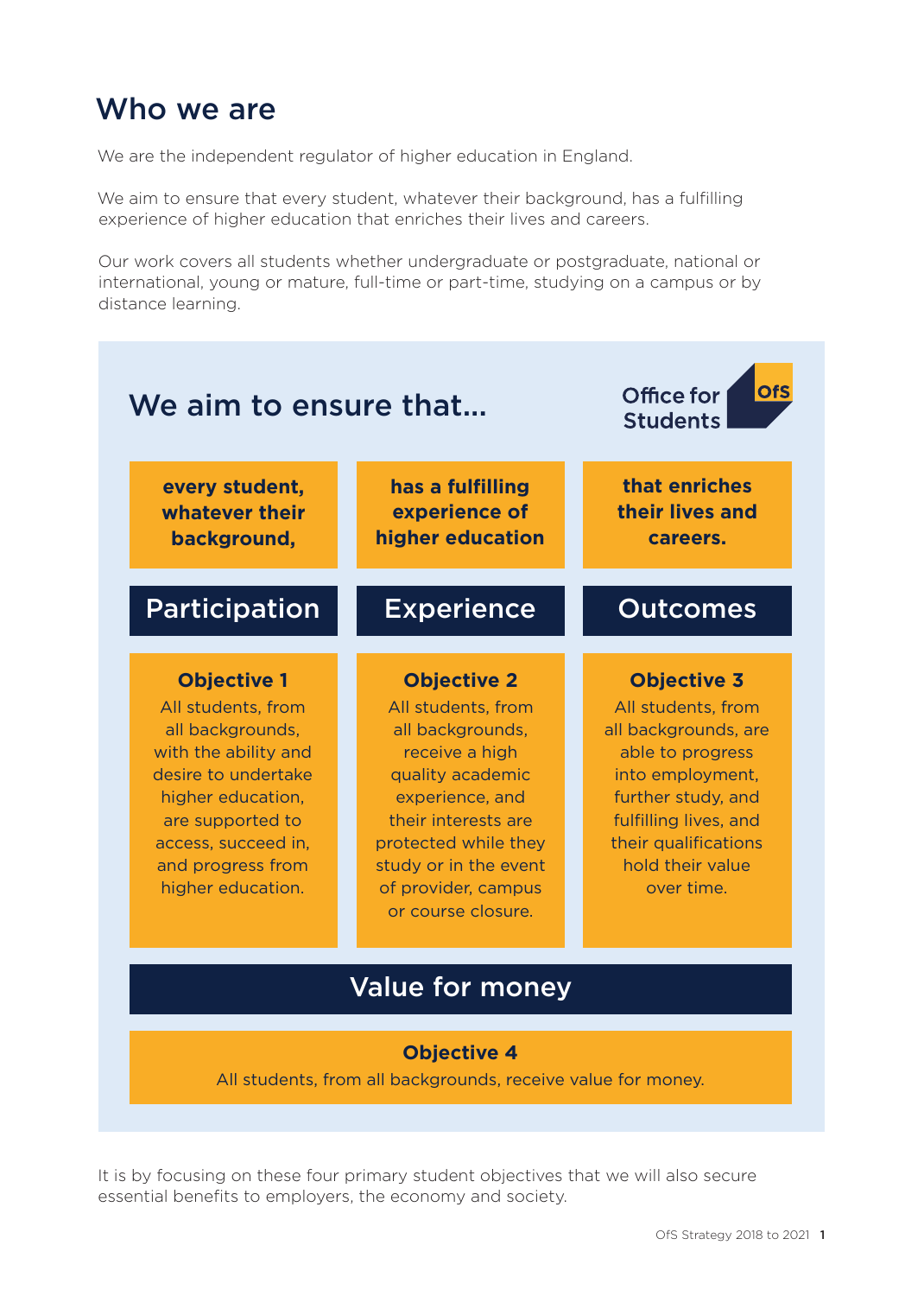# What we will do

We will achieve these outcomes by fulfilling the duties placed on us by the Higher Education and Research Act 2017, and using the levers in the regulatory framework (available at [www.officeforstudents.org.uk/publications/securing-student-success](http://www.officeforstudents.org.uk/publications/securing-student-success-regulatory-framework-for-higher-education-in-england/)[regulatory-framework-for-higher-education-in-england/](http://www.officeforstudents.org.uk/publications/securing-student-success-regulatory-framework-for-higher-education-in-england/)). We will establish a high quality threshold through our 24 conditions of registration that every registered higher education provider must meet, and we will intervene where they do not. Through these conditions, all students enrolled with a registered provider can be assured of a high quality educational experience.

Beyond this high quality threshold, we will ensure that all students are provided with the necessary information, advice and guidance so that they can make informed decisions about where and what to study. We will influence the sector to improve through incentives, allowing autonomous institutions to flourish and determine their own path.

# How we will do this

We are committed to equality of opportunity and social mobility for the full diversity of students in all our work. Many students wish to progress straight from school to a residential experience of higher education and mobile lives and careers; but it is just as important for higher education to create opportunities for a student who wishes or needs to study at home, to work in the community where they grew up and to learn later in life.

We will promote competition and choice for students. We will be an enabling, not a controlling, regulator, independent of government and of providers. We will be stewards of the sector, sustaining and developing an internationally competitive higher education sector that is admired around the world for its quality.

We will involve students – past, present and future – and employers in shaping what we do and how we do it. We will invite challenge and challenge ourselves, continuously reflecting on and evaluating our performance as a regulator.

We will respect the institutional autonomy of higher education providers. We understand the connection between institutional autonomy and successful outcomes for students, as well as success in other areas of institutional activity.

We will regulate with an appreciation of the global nature of higher education; for students, employers and providers, our approach will have implications far beyond England's borders.

We will work constructively and respectfully with providers, collaborating where we have common objectives. However, we will be uncompromising in intervening to prevent poor quality provision, behaviour or performance that damages students' or public interests.

We will work efficiently, and aim to reduce bureaucracy and ensure coherence with other regulators.

We will work closely with UK Research and Innovation, with government and with other partners, particularly in supporting the objectives of the industrial strategy, and will collaborate with colleagues in Scotland, Wales and Northern Ireland.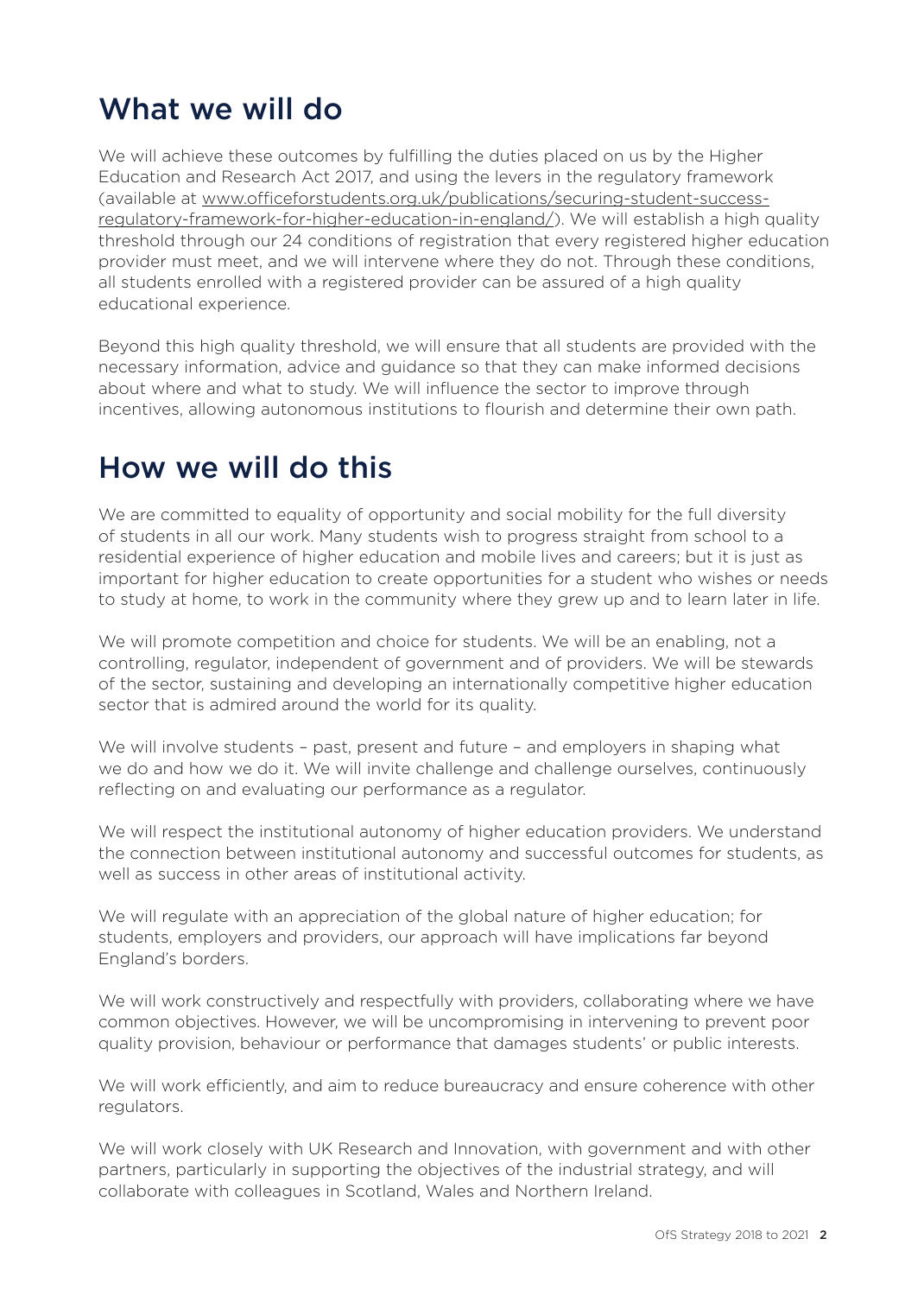# Why we do it

We want to ensure that every student with the ability and desire to undertake higher education is able to make informed decisions about where, how and what to study, and to access a course that meets their needs and aspirations.

We want to see students, regardless of their background or identity, enjoying courses that stretch and inspire, that form part of a wider educational and social experience, and lead to the outcomes sought, whether that be employment or further study, wellbeing or resilience.

We want to ensure that students leave their courses with the knowledge, qualifications, skills and attributes that are required by employers, both now and into the future, or which support the setting up of their own businesses.

We want to see educated graduates, from all forms of higher education, who can flourish in the world as it is today and might be tomorrow.

## Why this matters

Students invest significant time and money in their studies. Undergraduate and postgraduate courses involve commitments of several years. Many students take out substantial loans, to be repaid when they graduate and earn over certain limits. They need to know that their investment of time and money is worth it.

The benefits of higher education go beyond the benefit to the individual student. It is a powerful driver of social mobility. Employers need graduate skills. Graduates are essential for delivering public services. Graduates and postgraduates are needed to support research, and its development into products and services.

A successful higher education system benefits not just the individual, but employers, our economy and society. It is a public as well as a private good.

## An efficient and effective regulator

We need to be an efficient and effective organisation to successfully deliver our four strategic objectives.

We will support and develop our staff to enable high performance across all our work.

We will be innovative and thorough in our systems and processes, holding ourselves to the high standards to which we hold the sector.

We will focus on our ability to learn and to improve ourselves, systematically tracking our performance and evaluating our impact. We will continue to learn from other regulators, organisations and sectors. Above all we will learn from and engage with students to better understand how we can regulate in their interests.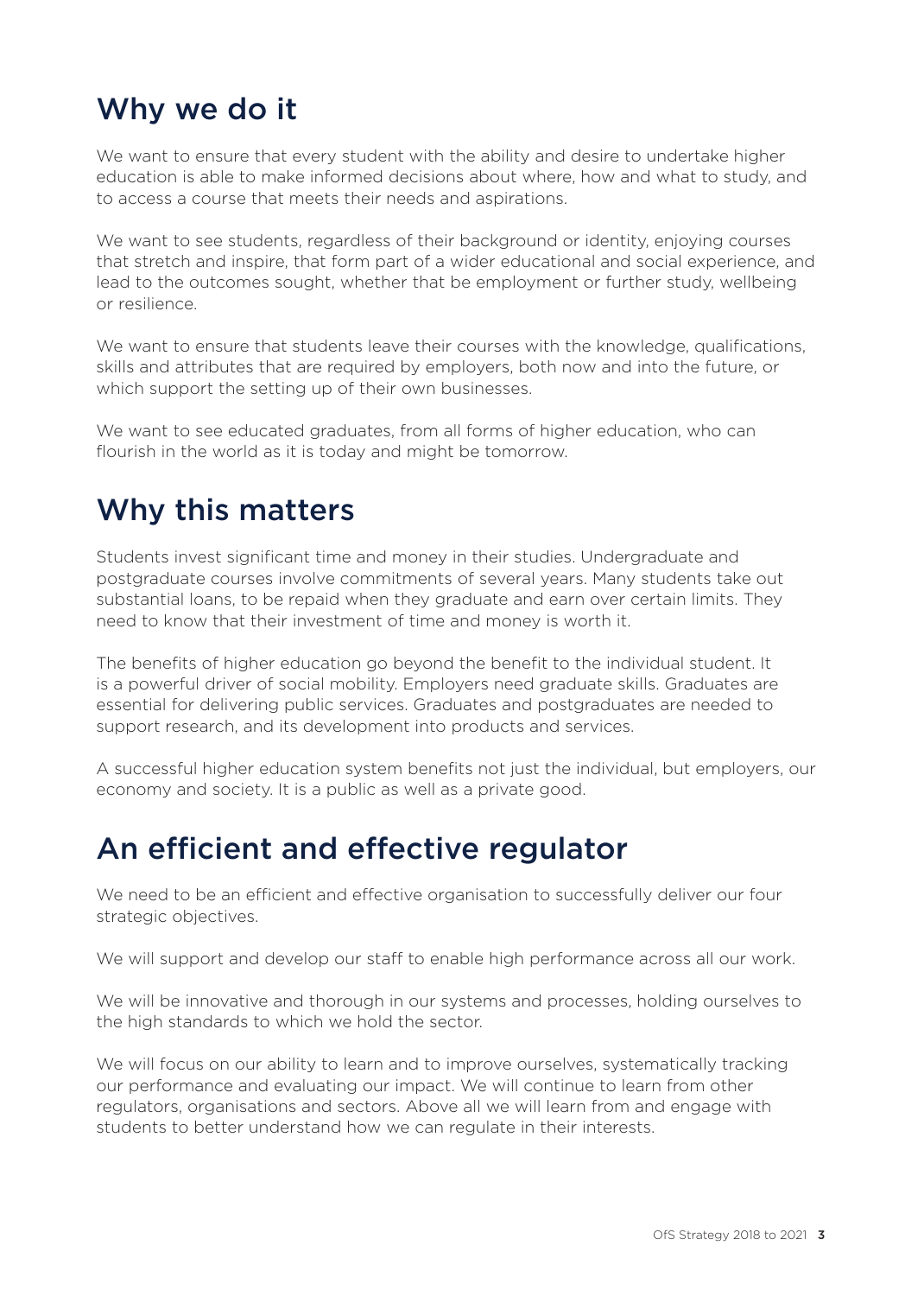#### Strategic outcomes

**Each of strategic objective is underpinned by a list of strategic outcomes that give more detail on what we are trying to achieve. These are listed below. To learn about our key performance measures, which monitor progress against these outcomes, please visit [https://www.officeforstudents.org.uk/about/measures-of](https://www.officeforstudents.org.uk/about/measures-of-our-success/)[our-success/.](https://www.officeforstudents.org.uk/about/measures-of-our-success/)**

**Participation** 'All students, from all backgrounds, with the ability and desire to undertake higher education, are supported to access, succeed in, and progress from higher education.'

- Access, success and progression are not limited by background and identity, and gaps are significantly reduced.
- All access and participation activity is underpinned by evidence and 'what works'.

**Experience** 'All students, from all backgrounds, receive a high quality academic experience, and their interests are protected while they study or in the event of provider, campus or course closure.'

- Students are able to choose from a diverse range of high quality higher education provision, which is responsive to the preferences and needs of students from all backgrounds and to the shifting national and global environment.
- Students have a positive experience of higher education and are highly satisfied with the quality of teaching, learning, wider experience and outcomes.
- Students' knowledge and skills are improved during their higher education experience.
- Students' interests are protected when events have a material negative impact on their ability to continue to study on a course, at a campus, or with a provider.

**Outcomes** 'All students, from all backgrounds, are able to progress into employment, further study, and fulfilling lives, and their qualifications hold their value over time.'

- Graduates and postgraduates leave with the knowledge and skills that will contribute to their national and local economies and communities, and drive productivity.
- Students' lives are improved and enriched by their time in higher education.
- Qualifications hold their value over time, and students are able to use them long after leaving higher education.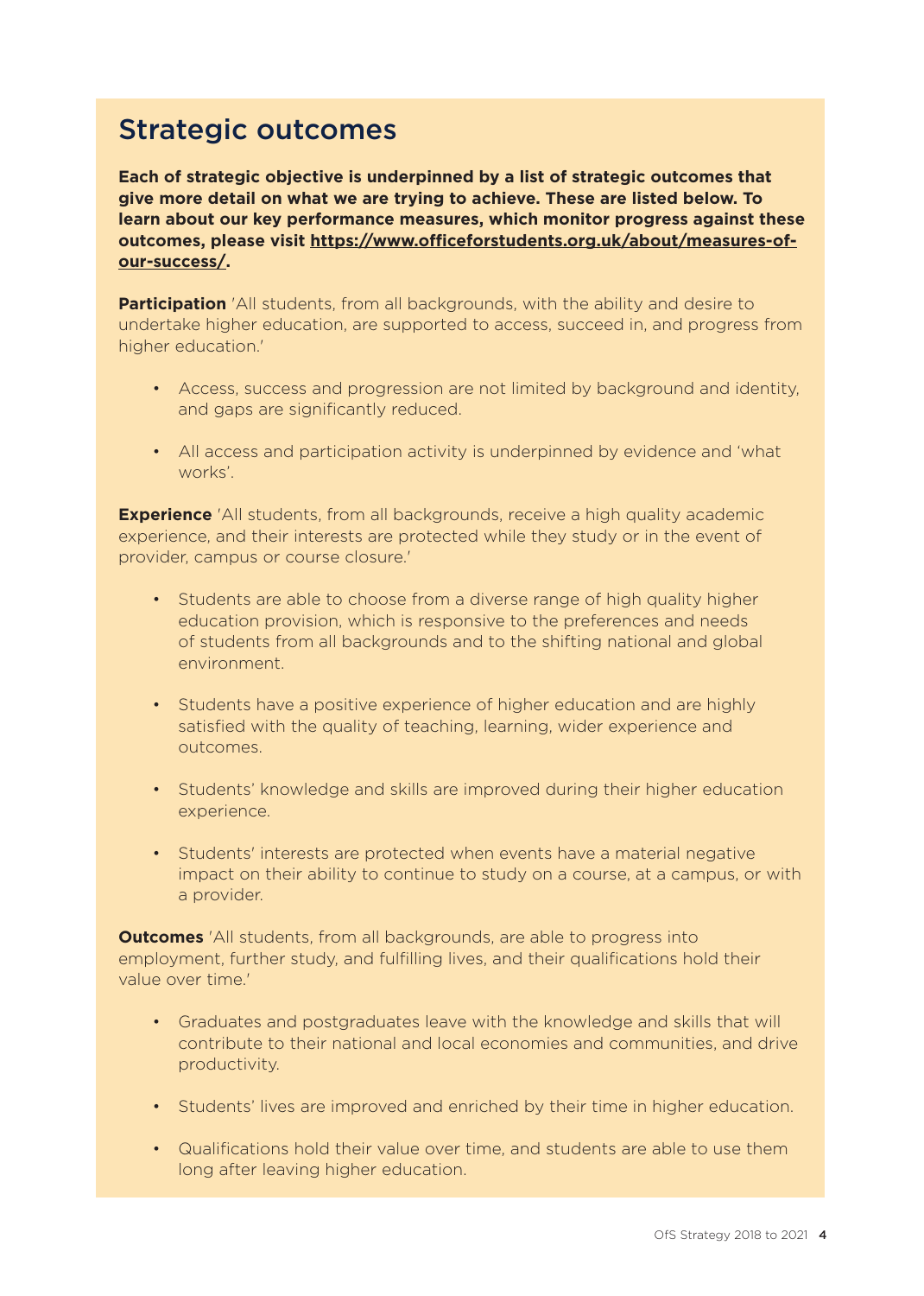**Value for money** 'All students, from all backgrounds, receive value for money.'

• Higher education delivers value for money for students, graduates, taxpayers and employers, especially in the form of positive student outcomes.

**Efficient and effective** 'The OfS is an efficient and effective regulator.'

- The OfS is a well managed and appropriately structured organisation, which supports and develops its staff to enable delivery of its objectives.
- The OfS has the right systems and process infrastructure and resources to support delivery of its objectives.
- Regulatory burden for providers is minimised.

#### Cross cutting strategic outcomes

In addition to these strategic outcomes, we will also measure progress against four cross-cutting outcomes. These will not be directly targeted through OfS activity, but if successful our work will make significant contributions to these areas.

- Public trust and confidence in higher education.
- National social mobility.
- Equality and diversity within the higher education sector and beyond.
- A dynamic national workforce.